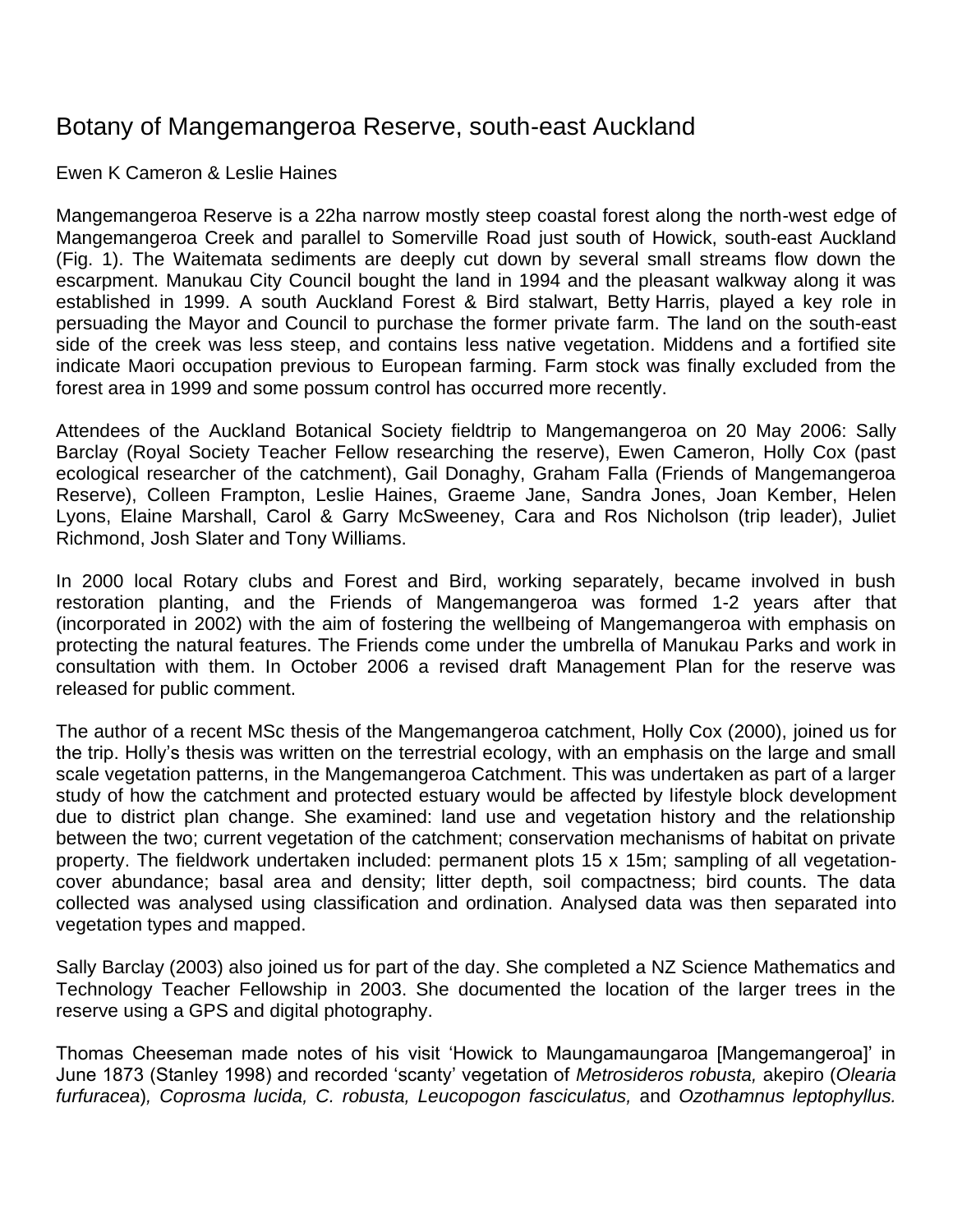Two of these (akipiro, *Oz. leptophyllus*) are not currently recorded for the reserve. Cheeseman recorded at that time on the western side of the creek "…is distinguished with several patches of bush" and on the eastern bank opposite the most common trees were tawa (*Beilschmiedia tawa*)*,*  taraire (*B. tarairi*)*,* puriri (*Vitex lucens*)*,* toro (*Myrsine salicina*) (not currently listed for the reserve), mapou (*M. australis*)*, kohekohe* (*Dysoxylum spectabile*) and with a few rimu (*Dacrydium cupressinum*), kahikatea (*Dacrycarpus dacyrdioides*) and kauri (*Agathis australis*).

Alan Esler and one of his sons, Wilson, in December 1984 surveyed the escarpment on the northwestern side of the Mangemangeroa Creek before the reserve was created (Esler & Esler 1985). They briefly described the habitat, vegetation, made several management considerations and provided a vascular plant list of 115 native species. They also interestingly pointed out: *"This is the most species-rich forest bordering an estuary in the Waitemata or Manukau Harbours."*

This reserve has some splendid remnants of mature coastal broadleaf forest. The area has been divided into seven vegetation communities: mature kohekohe, taraire forest, mahoe (*Melicytus ramiflorus*)/kawakawa (*Macropiper excelsum*)/mapou forest, regenerating totara (*Podocarpus totara*), taraire/kohekohe forest, mangroves (*Avicennia marina*), grassland (Fig. 2, Manukau City Council 2006**).** Although it is a narrow coastal strip of bush, the diversity is from saltmarsh (north end) species such as *Plagianthus divaricatus, Samolus repens, Selliera radicans* and oioi (*Apodasmia similis*), to cliff and gully species, with a small number of freshwater wetland (south end) species, including *Baumea rubiginosa –* others were difficult to distinguish at that time of the year. The mahoe/kawakawa/mapou forest is noticeably youngest and is located toward the narrow northeastern end of the reserve and also adjacent to the grassed area along Somerville Road. The central bush patches of mature kohekohe forest and the taraire/kohekohe forest have some very large trees such as emergent *Metrosideros robusta,* and canopy species titoki (*Alectryon excelsus*), kohekohe, rewarewa (*Knightea excelsa*), taraire, tawa, puriri, karaka (*Corynocarpus laevigatus),* kowhai (*Sophora microphylla* s.l) and pigeonwood (*Hedycarya arborea*). Towards the south-western end of the reserve is the taraire dominated forest with large kahikatea. *Clematis paniculata* is scattered through the forest. Undergrowth is healthy for the majority of the forest, e.g. mangeao (*Litsea calicaris*) seedlings, although the area of dense regenerating totara c.8m tall was sparse underneath.

How appropriate to visit an area named after a fern. The reserve and estuary name means 'valley of the mangemange' named after the climbing fern *Lygodium articulatum*, which is very local in the valley (Holly Cox pers. comm.). It may have been more common before the area was heavily disturbed. It was used by Maori for: rope, thatching (lashing the thatch), fish hooks, eel traps, cutting greenstone and coils to sleep on – the term "bushman's mattress' recalls how early Europeans also used it for rough bedding (Riley 1994).

Revegetation is occurring in the small patches within the fenced reserve. Over the last six years there has also been planting (evidently eco-sourced), of mostly *Coprosma robusta*, manuka (*Leptospermum scoparium*) and kawakawa, with some taraire, kahikatea, puriri and totara. Some of the planted kawakawa shrubs in the open suffered from a leaf curl – after showing photos and samples to various experts the cause was left unresolved.

Unfortunately there has been some vandalism to vines especially cutting off large rata vines, and it is thought to be possibly due to a misunderstanding of the value of these plants. However, along the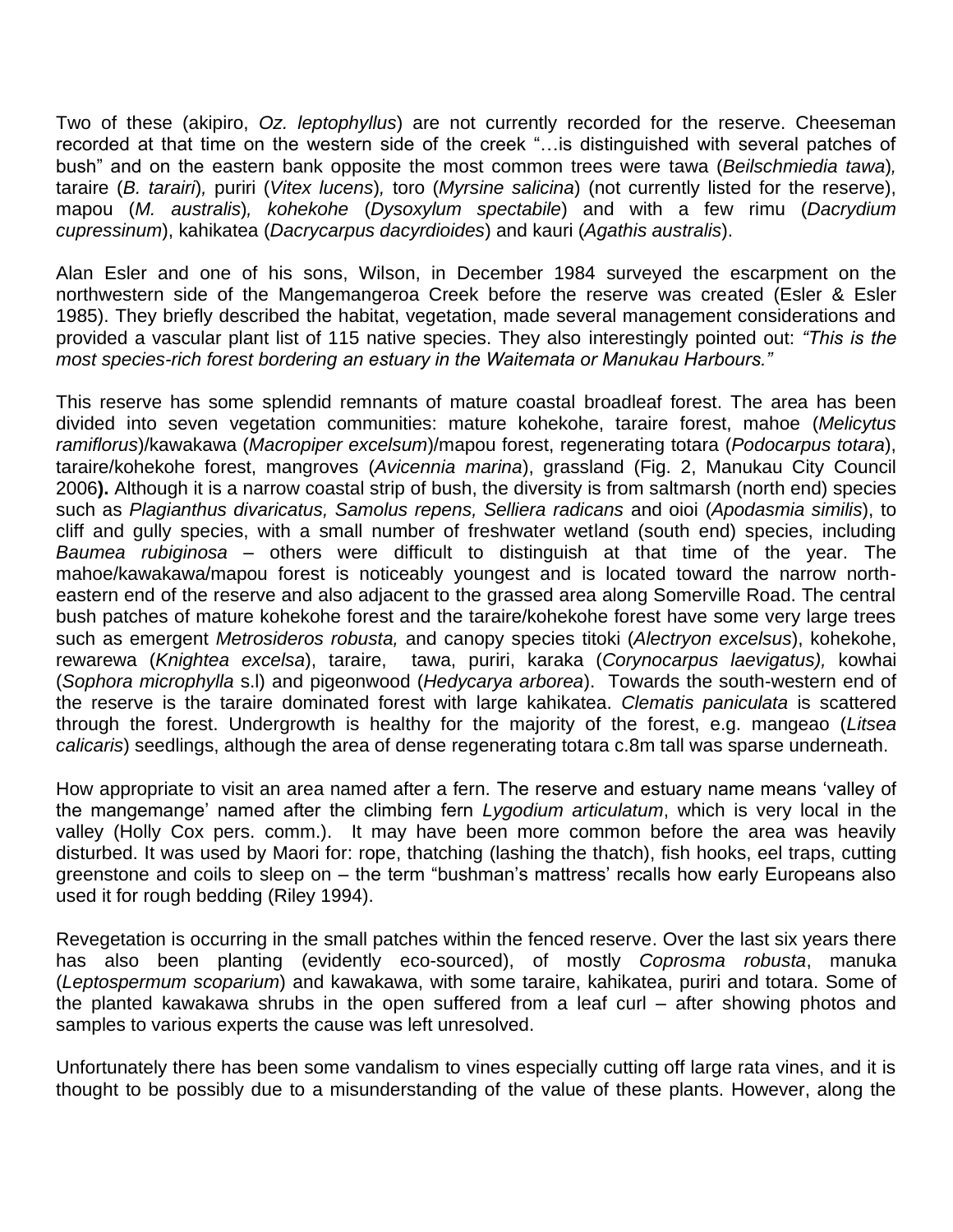protected bush edge adjacent to the grazed pasture is a number of fine specimens of rata: *Metrosideros diffusa, M. fulgens, M. perforata* and the most special was carmine rata (*M. carminea*) which was locally common. Most carmine rata were in the open climbing up old ponga trunks intermixed with *M. perforata*.

### Comments on selected native species

*Asplenium hookerianum* – both forms (*A. hookerianum* var. *hookerianum* & var. *colensoi*) were present at one locality growing together on a shaded trackside bank under the tall coastal broadleaf forest (Fig. 3). Leon Perrie (pers. comm.) says that it is not unusual for the two forms to grow together, although it does appear to be unusual for northern New Zealand (pers. ob.).

*Blechnum* ?*norfolkianum* – as noted by Brownsey & Smith-Dodsworth (2000) *B. norfolkianum* is a poorly defined species which is difficult to tell apart from large mainland forms of *B. chambersii* and that the two may hybridise. In one forested area on a stream bank by the walkway there were several of these large ferns with sterile fronds to 50cm long x 12.5cm across, with shorter fertile fronds 27 x 6cm (AK 296885).

*Streblus heterophyllus* hybrid? – occasional wild shrubs (c.1m tall) in the sparse understorey of a dense stand of 8m-tall totara. The lower leaves fiddle-shaped but too large for this species (leaf blade to 7.0cm long x 3.5cm across (Fig. 4, AK 296884)? Perhaps they are hybrids with *S. banksii*?

#### Weeds

Esler & Esler (1985) commented that the area contained many alien plants which impair the value of forest reserves and then listed: hawthorn (*Crataegus monogyna*), brush wattle (*Paraserianthes lophantha*), blackberry (*Rubus fruticosus* agg.), tree privet (*Ligustrum lucidum*), Chinese privet (*L. sinense*), wild ginger (*Hedychium gardnerianum*), Himalaya honeysuckle (*Leycesteria formosa*), moth plant (*Araujia sericifera*), gorse (*Ulex europaeus*), pampas (*Cortaderia selloana*) and woolly nightshade (*Solanum mauritianum*). These are all still present today, plus many more (see Species List). However, the Friends have made weeds a high profile in the reserve with photos of target species like wandering Jew (*Tradescantia fluminensis*), woolly nightshade, wattle, moth plant) and collection bags and bins for regular walkers to contribute – this has been partially successful. At the eastern end of the walkway by the estuary several weed species seemed to be localised in this area by what was possibly an old house site marked by two old Morton Bay fig trees (*Ficus macrophylla*). The weeds here included: *Plectranthus ciliatus*, Port St John creeper (*Podranea ricasoliana*) scrambling up through other vegetation to 6m high, a couple of shrubs of *Fuchsia boliviana*; and on patches of an exotic moss, *Fissidens taxifolius*, were seedlings of Queensland poplar (*Homalanthus populifolius*) and loquat (*Eriobotrya japonica*). If not managed the small patch of *Carex divisa* observed on the estuary margin has the potential to spread and form extensive swards.

## Birds

Birds recorded during our visit: blackbird, Eastern rosella, fantail, grey warbler, harrier, Indian myna, kingfisher, NZ pigeon, silvereye, tui, pukeko, welcome swallow, pied shag, white-faced heron, and Caspian tern.

#### **Conclusions**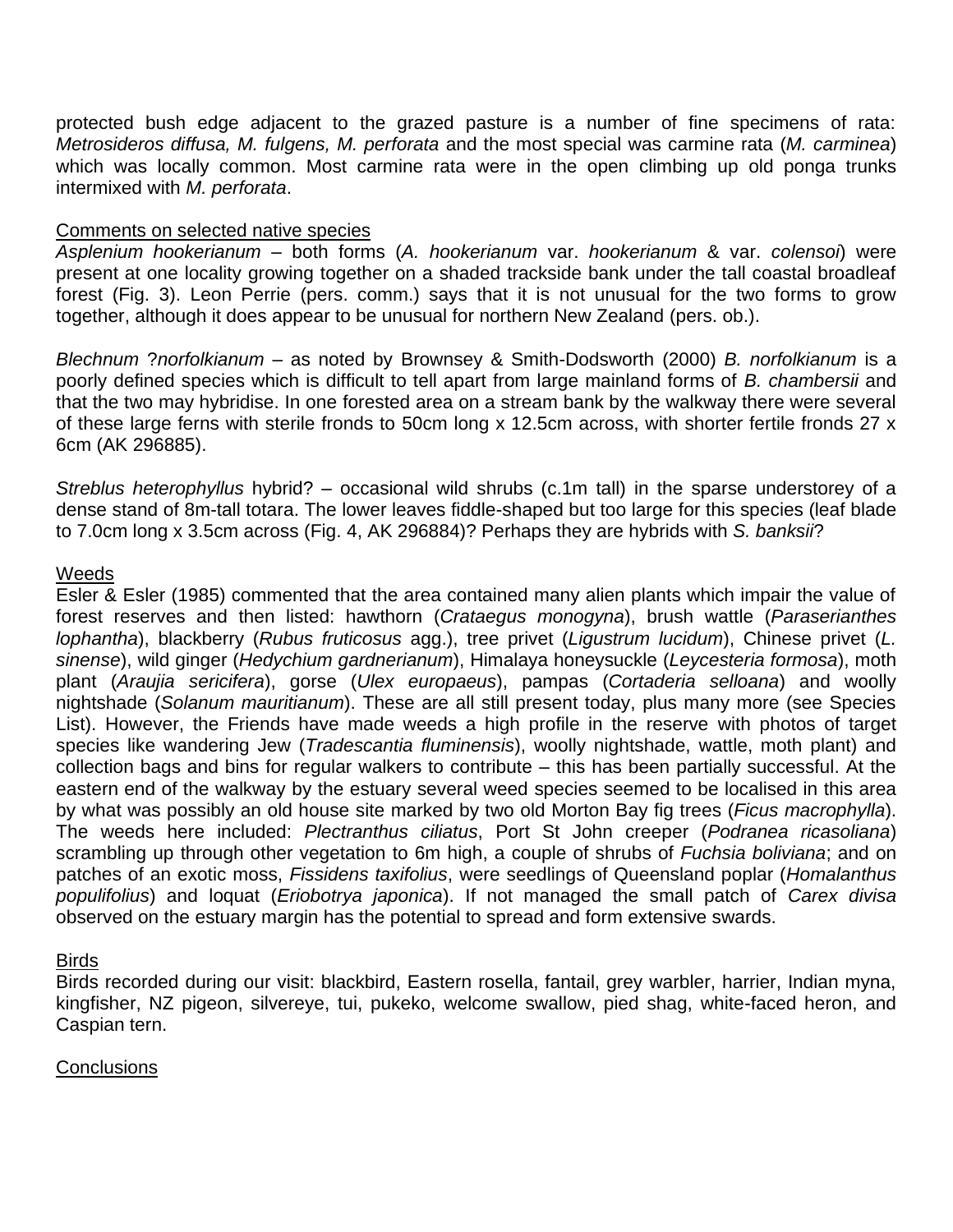It was a delight to visit such a treasure hidden away on the side of the estuary. The local residents and Manukau City are to be congratulated in keeping development off this steep land and restoring the bush areas. The walkway is a wonderful asset which gives everyone easy access through the best forested parts and wonderful vistas.

# **Acknowledgements**

Thanks to all on the trip for their comments; Graham Falla and Ros Nicholson for information about the area; and Alan Esler, Trudy McNie and Bec Stanley for assistance in tracking down references.

# **References**

Barclay, S. 2003: The role of Environmental Monitoring in Resource Management. Unpublished Report **to?**

- Brownsey, P.J.; Smith-Dodsworth, J.C. 2000 (2<sup>nd</sup> ed.): New Zealand ferns and allied plants. David Bateman, Auckland.
- Cox, H. 2000: Vegetation and land use of the Mangemangeroa Catchment: the retention of natural values and environmental services. Unpublished MSc thesis, University of Auckland.
- Esler, A.E.; Esler, W.R. 1985: Maungamaungaroa Creek, Manukau City Forest on west bank. Unpublished report to Manukau City.
- Manukau City Council 2006: Draft Restoration Plan for Mangemangeroa Reserve. Unpublished, Manukau City.

Riley. M. 1994: Maori healing and herbal. Viking Sevenseas N.Z. Ltd, Paraparaumu.

Stanley, R. 1998: Excerpts from Cheeseman's Field Notebooks. *Auckland Botanical Society Journal 53(2)*: 70-71.

Stevens, D. 1995: Vegetation Survey of the Mangemangeroa Reserve. Landcare Research report for Manukau City Council.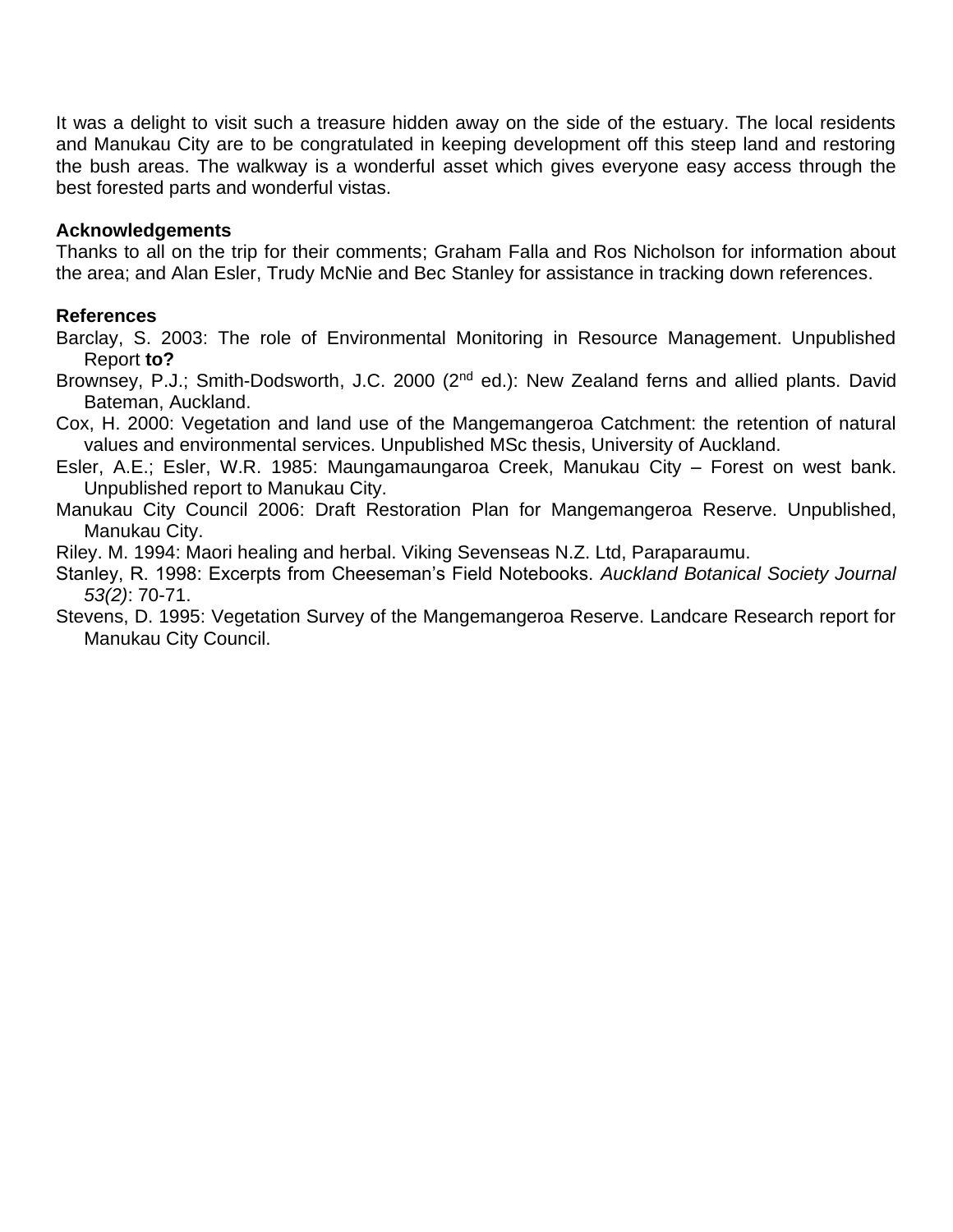# **Vascular plant species list**

- Key<br>EE  $=$  records from Esler & Esler (1985) – with names updated
- $W =$  addition from website [www.aerolink.co.nz/mangemangeroa](http://www.aerolink.co.nz/mangemangeroa) (2006)
- ABS = seen by Auckland Botanical Society, May 2006  $(* =$  appears to be a new record)
- DC = additional records from a Landcare Research report (Stevens 1995) a few unlikely records have been omitted
- + = was already listed on the fieldtrip handout Species List
- AK = herbarium specimens (collected by: RO Gardner, Jan 1981; AE & WR Esler, Dec 1984; RG Falla, Sep 1997; EK Cameron, May 2006)

#### **(A) Native vascular species**

| <u>Ferns</u>                    |                                     |
|---------------------------------|-------------------------------------|
| Adiantum aethiopicum            | DS                                  |
| A. cunninghamii                 | EE, DS, ABS                         |
| A. diaphanum                    | ABS+                                |
| A. fulvum                       | EE, ABS                             |
| A. hispidulum                   | EE, DS, ABS                         |
| Arthropteris tenella            | EE, ABS, AK                         |
| Asplenium flaccidum             | EE, ABS                             |
| A. gracillimum                  | ABS*, AK (EE, DS as A. bulbiferum?) |
| A. hookerianum var. hookerianum | EE, ABS, AK                         |
| A. hookerianum var. colensoi    | ABS*, AK                            |
| A. lamprophyllum                | EE, DS, ABS                         |
| A. oblongifolium                | EE, DS, ABS                         |
| A. polyodon                     | EE, DS, ABS                         |
| <b>Blechnum blechnoides</b>     | W                                   |
| <b>B.</b> chambersii            | EE, ABS                             |
| <b>B.</b> filiforme             | EE, DS, ABS                         |
| <b>B.</b> fluviatile            | W                                   |
| <b>B.</b> membranaceum          | DS, ABS                             |
| <b>B.</b> ?norfolkianum         | ABS*, AK                            |
| B. novae-zelandiae              | EE, DS, ABS                         |
| Cyathea dealbata                | EE, DS, ABS                         |
| C. medullaris                   | EE, DS, ABS                         |
| Deparia petersenii              | ABS+                                |
| Dicksonia squarrosa             | DS                                  |
| Diplazium australe              | DS, ABS                             |
| Doodia australis                | EE, DS, ABS                         |
| Grammitis billardierei          | DS                                  |
| Histiopteris incisa             | DS                                  |
| Hymenophyllum demissum          | EE, DS, ABS                         |
| Lastreopsis glabella            | EE, DS, ABS                         |
| L. hispida                      | DS                                  |
| L. microsora                    | EE, DS, AK                          |
| L. velutina                     | EE, AK                              |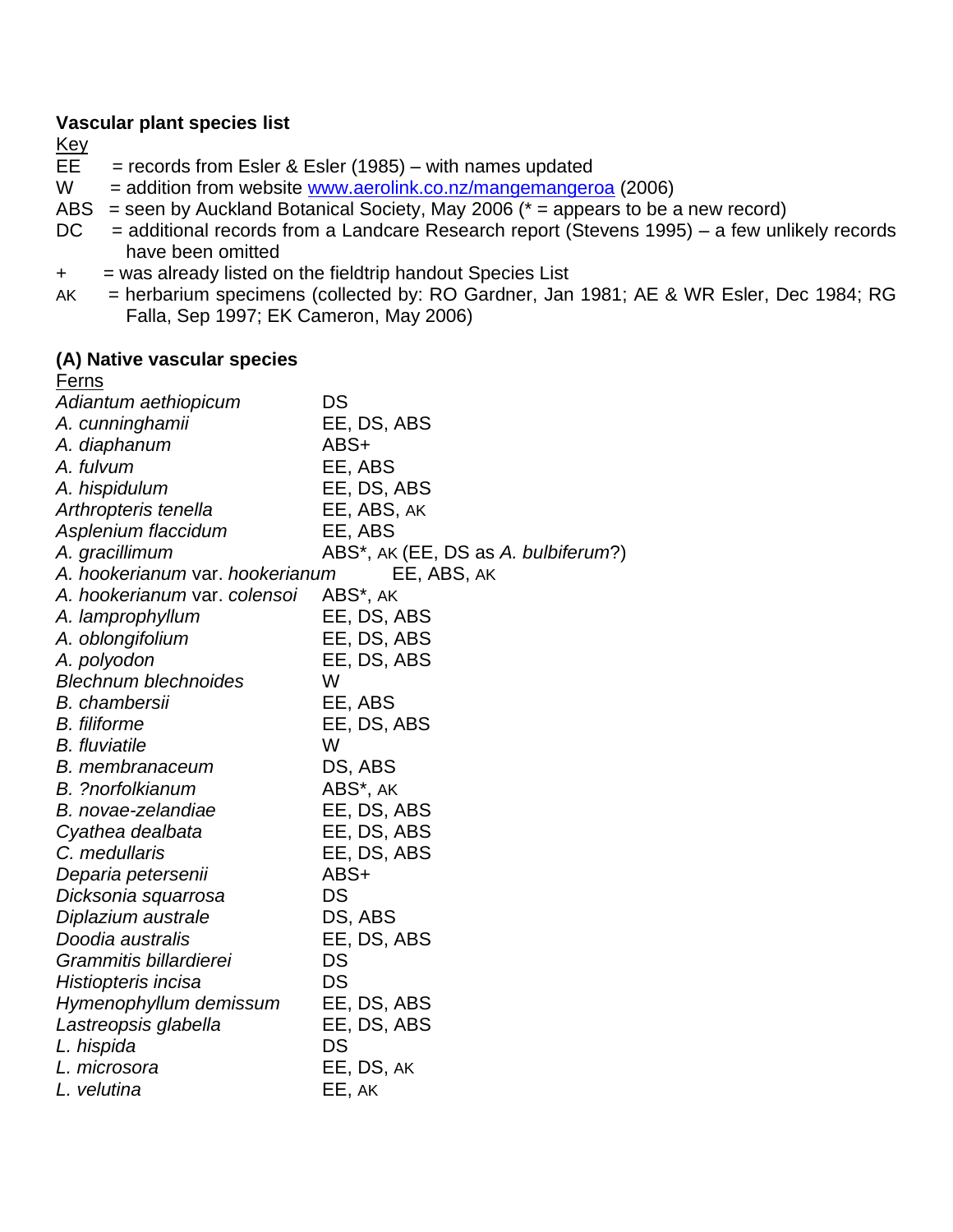| Leptopteris hymenophylloides<br>Lygodium articulatum<br>Microsorum pustulatum<br>M. scandens<br>Paesia scaberula<br>Pellaea rotundifolia<br>Polystichum neozelandicum<br>Pneumatopteris pennigera<br>Pteridium esculentum<br>Pteris macilenta<br>P. tremula<br>Pyrrosia eleagnifolia<br>Rumohra adiantiformis<br>Tmesipteris lanceolata                                                                                                                                                                                                                        | W<br>W<br>EE, DS, ABS<br>EE, DS, ABS<br>DS, ABS<br>EE, DS, ABS<br>EE, DS, ABS, AK<br>EE, DS, ABS<br>EE, DS, ABS<br>EE, ABS<br>EE, ABS<br>EE, DS, ABS<br>W<br>ABS+                                                                                                                                                  |
|----------------------------------------------------------------------------------------------------------------------------------------------------------------------------------------------------------------------------------------------------------------------------------------------------------------------------------------------------------------------------------------------------------------------------------------------------------------------------------------------------------------------------------------------------------------|--------------------------------------------------------------------------------------------------------------------------------------------------------------------------------------------------------------------------------------------------------------------------------------------------------------------|
| <b>Conifers</b><br>Dacrycarpus dacrydioides<br>Dacrydium cupressinum<br>Phyllocladus trichomanoides<br>Podocarpus totara                                                                                                                                                                                                                                                                                                                                                                                                                                       | EE, DS, ABS<br>DS<br>DS<br>EE, ABS (DS as P. hallin?)                                                                                                                                                                                                                                                              |
| <b>Dicotyledons</b><br>Alectryon excelsus<br>Apium "white denticles"<br>Aristotelia serrata<br>Avicennia marina<br>Beilschmeidia tarairi<br>B. tawa<br>Brachyglottis repanda<br>Carmichaelia australis<br>Carpodetus serratus<br>Centella uniflora<br>Clematis paniculata<br>Coprosma arborea<br>C. lucida<br>C. macrocarpa<br>C. robusta<br>Corynocarpus laevigatus<br>Cotula coronopifolia<br>Dysoxylum spectabile<br>Elaeocarpus dentatus<br>Euchiton gymnocephalus<br>Fuschia excorticata<br>Geniostoma ligustrifolium<br>Haloragis erecta<br>Hebe stricta | EE, DS, ABS<br>EE, DS, ABS*, AK<br>ABS+<br>EE, DS, ABS<br>EE, DS, ABS<br>EE, DS, ABS<br>EE, DS, ABS*<br><b>ABS</b><br>EE, DS, ABS<br>ABS*<br>ABS*<br>EE, DS, ABS<br>ABS*<br>EE, DS, ABS, AK<br>EE, DS, ABS<br>EE, DS, ABS<br>DS, ABS<br>EE, DS, ABS<br>EE, DS<br>EЕ<br>EE, DS, ABS<br>EE, DS, ABS<br>EE, ABS<br>EE |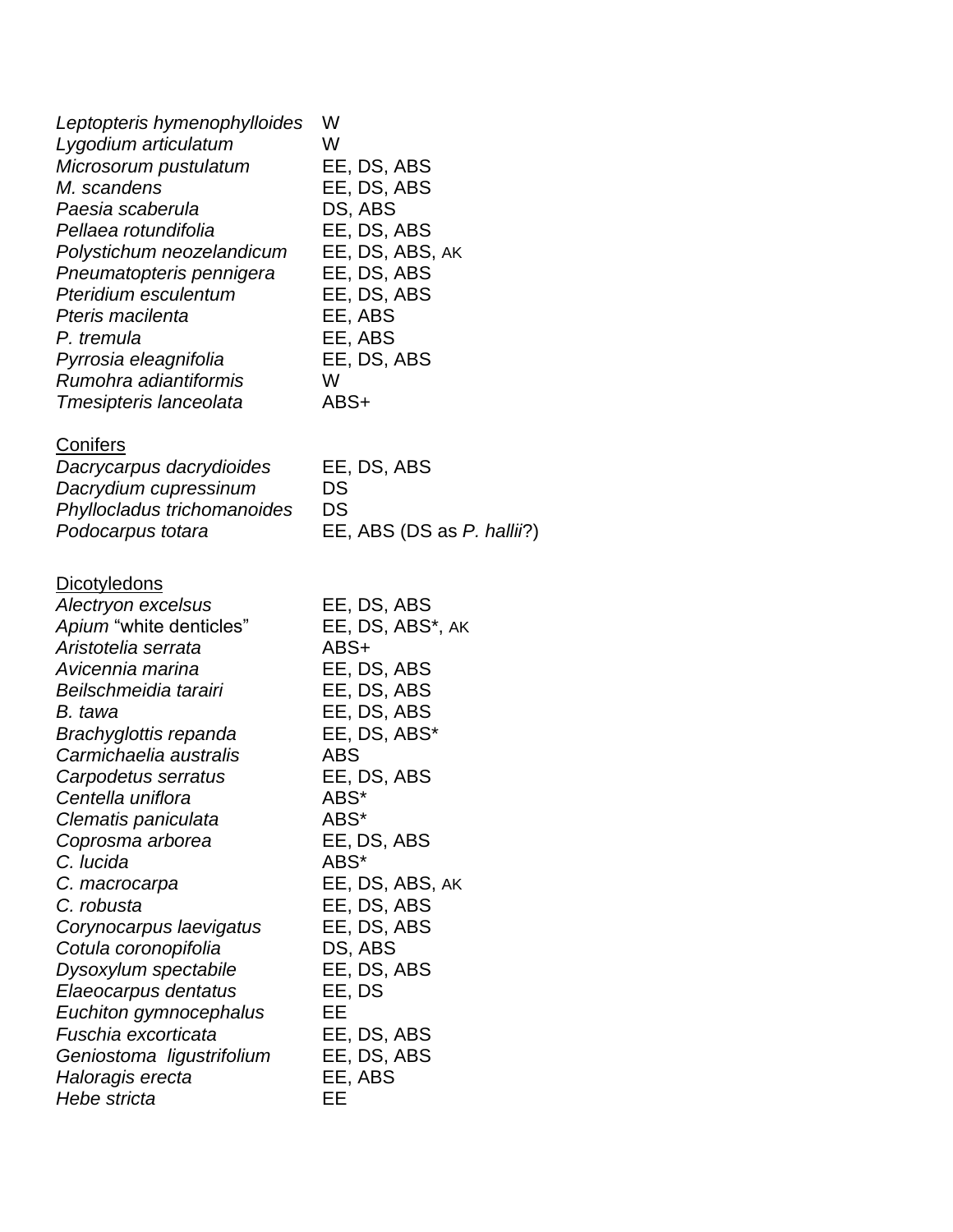| Hedycarya arborea                             | EE, DS, ABS |
|-----------------------------------------------|-------------|
| Knightea excelsa                              | EE, DS, ABS |
| Kunzea ericoides                              | EE, DS, ABS |
| Laurelia novae-zelandiae                      | ABS+        |
| Leptospermum scoparium                        | DS, ABS     |
| Leucopogon fasciculatus                       | EE, DS, ABS |
| Lilaeopsis novae-zelandiae                    | EЕ          |
| Litsea calicaris                              | EE, DS, ABS |
| Lobelia anceps                                | DS, ABS     |
| Macropiper excelsum                           | EE, DS, ABS |
| Melicytus micranthus                          | EЕ          |
| M. ramiflorus                                 | EE, DS, ABS |
| Metrosideros carminea                         | ABS+, AK    |
| Metrosideros diffusa                          | ABS*        |
| M. excelsa                                    | EE, DS, ABS |
| M. fulgens                                    | EE, DS, ABS |
| M. perforata                                  | EE, DS, ABS |
| M. robusta                                    | ABS+        |
| Muehlenbeckia australis                       | DS, ABS     |
| M. complexa                                   | EE, DS, ABS |
| Myrsine australis                             | EE, DS, ABS |
| Nestegis lanceolata                           | ABS*        |
| Parsonsia heterophylla                        | EE, DS, ABS |
| Persicaria decipiens                          | ABS*        |
| Pittosporum crassifolium                      | <b>ABS</b>  |
| P. tenuifolium                                | ABS*        |
| Plagianthus divaricatus                       | EE, DS, ABS |
| Pseudopanax crassifolius                      | EE, DS, ABS |
| P. lessonii                                   | EE, DS      |
| Ranunculus reflexus                           | EE, DS      |
| Rubus cissioides                              | EE, DS      |
| Samolus repens                                | EE, DS, ABS |
| Sarcocornia quinquefolia                      | DS          |
| Schefflera digitata                           | EE, DS, ABS |
| Selliera radicans                             | EE, DS, ABS |
| Senecio glomeratus                            | DS          |
| S. hispidulus                                 | DS, EE      |
| S. minimus                                    | EE, DS      |
| Solanum americanum                            | EE, DS, ABS |
| Sophora chathamica                            |             |
| Sophora microphylla s.lat.                    | EE, DS, ABS |
| Streblus ?banksii x S. heterophyllus ABS*, AK |             |
| S. heterophyllus                              | EE, DS      |
| <b>Vitex lucens</b>                           | EE, DS, ABS |
| Wahlenbergia littoricola                      | EE, ABS     |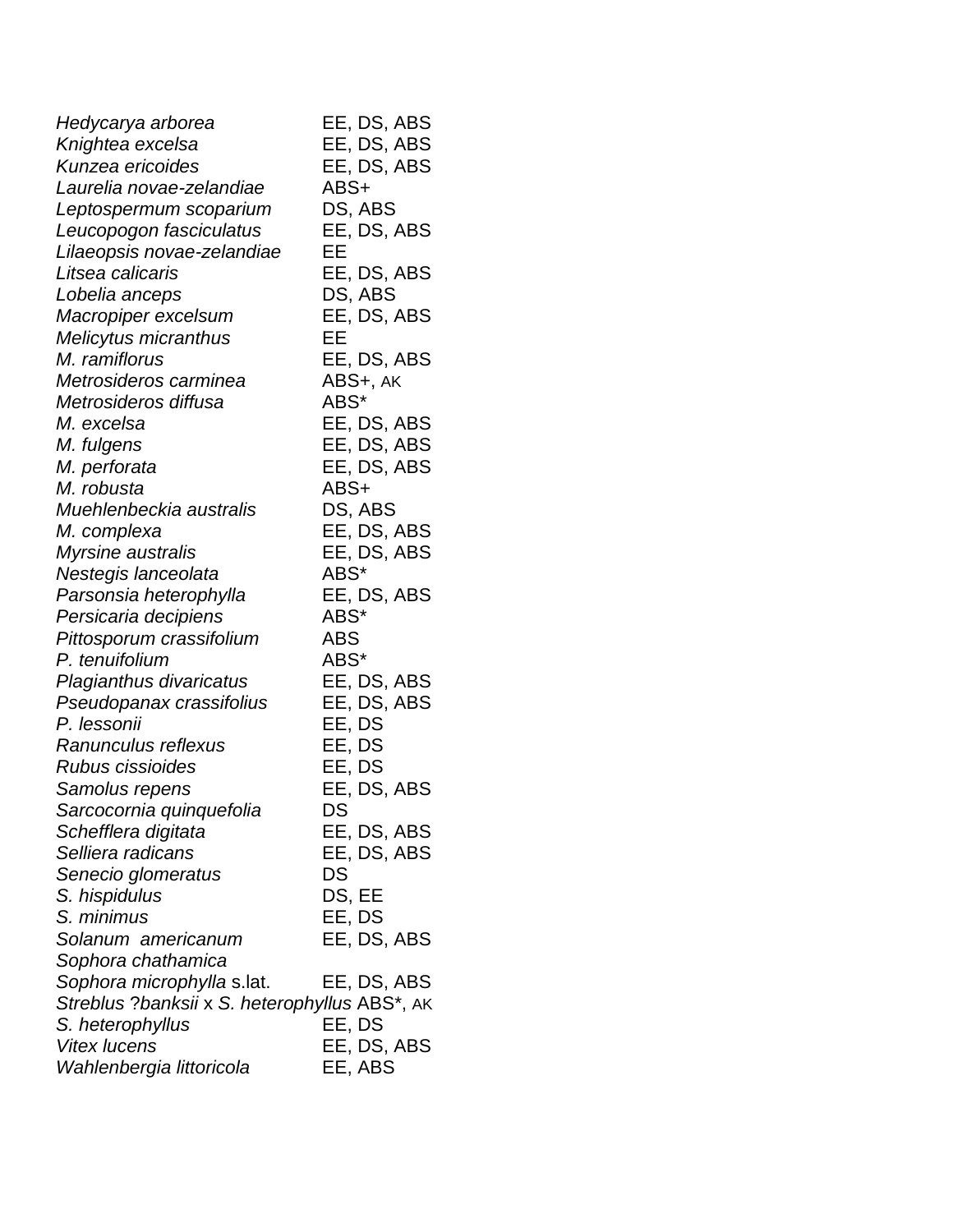| <b>Monocotyledons</b>            |             |
|----------------------------------|-------------|
| Apodasmia similis                | EE, DS, ABS |
| Astelia banksii                  | EE, DS, ABS |
| Austrostipa stipoides            | DS          |
| Baumea rubiginosa                | ABS*        |
| <b>Bolboschoenus fluviatilis</b> | EE, DS, ABS |
| <b>B.</b> medianus               | DS          |
| Carex dissita                    | EE, DS, ABS |
| C. flagellifera                  | EE, DS, ABS |
| C. geminata agg.                 | EE, DS, ABS |
| C. lambertiana                   | EE, DS, ABS |
| C. ochrosaccus                   | EE, DS, ABS |
| C. spinirostris                  | EE, ABS     |
| C. virgata                       | EE, DS, ABS |
| Collospermum hastatum            | EE, DS, ABS |
| Cordyline australis              | EE, DS, ABS |
| C. australis x C. banksii        | EE, DS      |
| Cyperus ustulatus                | EE, DS, ABS |
| Dianella nigra                   | EE, DS      |
| Drymoanthus adversus             | ABS*        |
| Earina mucronata                 | ABS*        |
| Echinopogon ovatus               | EЕ          |
| Freycinetia banksii              | EE, DS, ABS |
| Gahnia lacera                    | EE, DS, ABS |
| Isolepis cernua                  | EE, DS, ABS |
| Juncus edgariae                  | EE, DS      |
| J. kraussii                      | EE, DS, ABS |
| J. pallidus                      | DS          |
| J. planifolius                   | EE, DS      |
| J. prismatocarpus                | DS          |
| Libertia ixioides                | EE, AK      |
| Luzula picta var. limosa         | DS          |
| Microlaena stipoides             | EE, DS, ABS |
| Microtis unifolia                | EE          |
| Oplismenus hirtellus             | EE, ABS     |
| Phormium tenax                   | EE, DS, ABS |
| Poa anceps                       | EE, DS, ABS |
| Rhopalostylis sapida             | EE, DS, ABS |
| Ripogonum scandens               | EE, DS, ABS |
| Rytidosperma biannulare          | EE, DS      |
| Triglochin striata               | EE          |
| Uncinia uncinata                 | EE, DS, ABS |
| Zostera muelleri                 | EE, ABS, AK |

#### **(B) Adventive vascular species** Conifers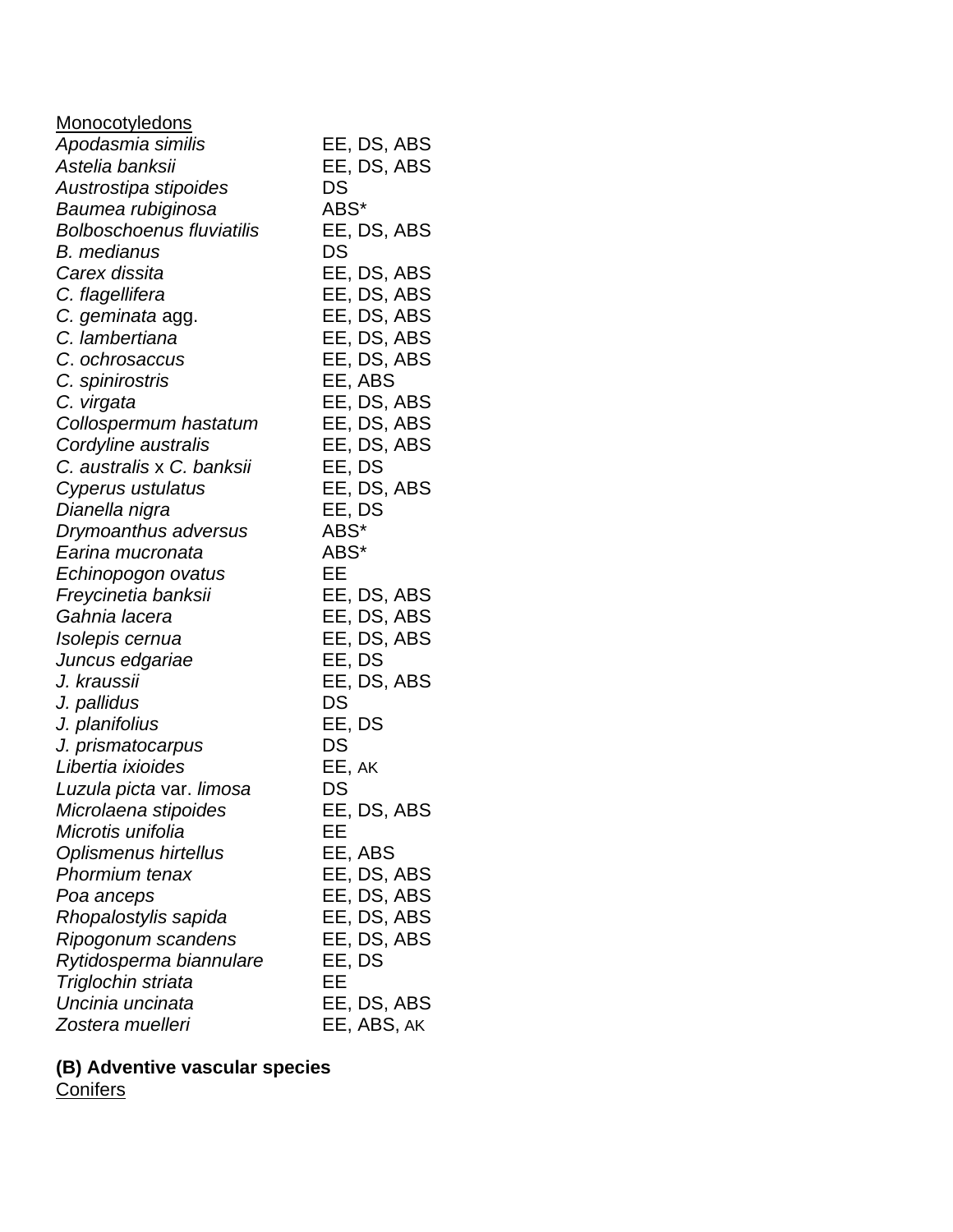| Cupressus macrocarpa                       | DS, ABS     |
|--------------------------------------------|-------------|
| Pinus radiata                              | ABS*        |
|                                            |             |
| <u>Dicotyledons</u>                        |             |
| Acacia mearnsii                            | ABS*        |
| Araujia sericifera                         | EE, DS, ABS |
| Aster subulatus                            | ABS*        |
| Atriplex prostrata                         | ABS*        |
| Callitriche stagnalis                      | ABS*        |
| Calystegia sepium x C. sylvaticum EE, ABS* |             |
| Centaurium erythraea                       | ABS*        |
| Cestrum nocturnum                          | ABS*        |
| Cirsium vulgare                            | ABS*        |
| Crataegus monogyna                         | EE, DS, ABS |
| Conyza sumatrensis                         | ABS*        |
| Duchesnea indica                           | ABS*        |
| Eriobotrya japonica                        | ABS*, AK    |
| Ficus macrophylla (cult.) ABS*             |             |
| Fuchsia boliviana                          | ABS*, AK    |
| Galium aparine                             | ABS*        |
| Gamochaeta coarctata                       | ABS*        |
| Geranium homeanum ABS*, AK                 |             |
| Helminthotheca echioides ABS*              |             |
| Homolanthus populifolius ABS*, AK          |             |
| Jasminum polyanthum DS                     |             |
| Leycesteria formosa EE, DS, ABS            |             |
| Ligustrum lucidum                          | EE, DS, ABS |
| L. sinense                                 | EE, DS, ABS |
| Linum bienne                               | DS          |
| Lythrum hyssopifolia                       | ABS*        |
| Lotus pedunculatus                         | DS          |
| Lycopersicon esculentum ABS*               |             |
| Mentha pulegium                            | DS          |
| Myosotis sylvatica                         | ABS*        |
| Nasturtium microphyllum                    | EE, DS, AK  |
| N. officinale                              | DS, ABS     |
| Paraserianthes lophantha                   | EE, ABS     |
| Pericallis x hybrida                       | DS          |
| Physalis peruvianum                        | ABS*        |
| Phytolacca octandra                        | DS, ABS     |
| Plantago australis                         | DS          |
| P. coronopus                               | DS          |
| <b>Plectranthus ciliatus</b>               | DS, ABS, AK |
| Podranea ricasoliana                       | ABS*, AK    |
| Prunella vulgaris                          | ABS*        |
| Ranunculus repens                          | DS, ABS     |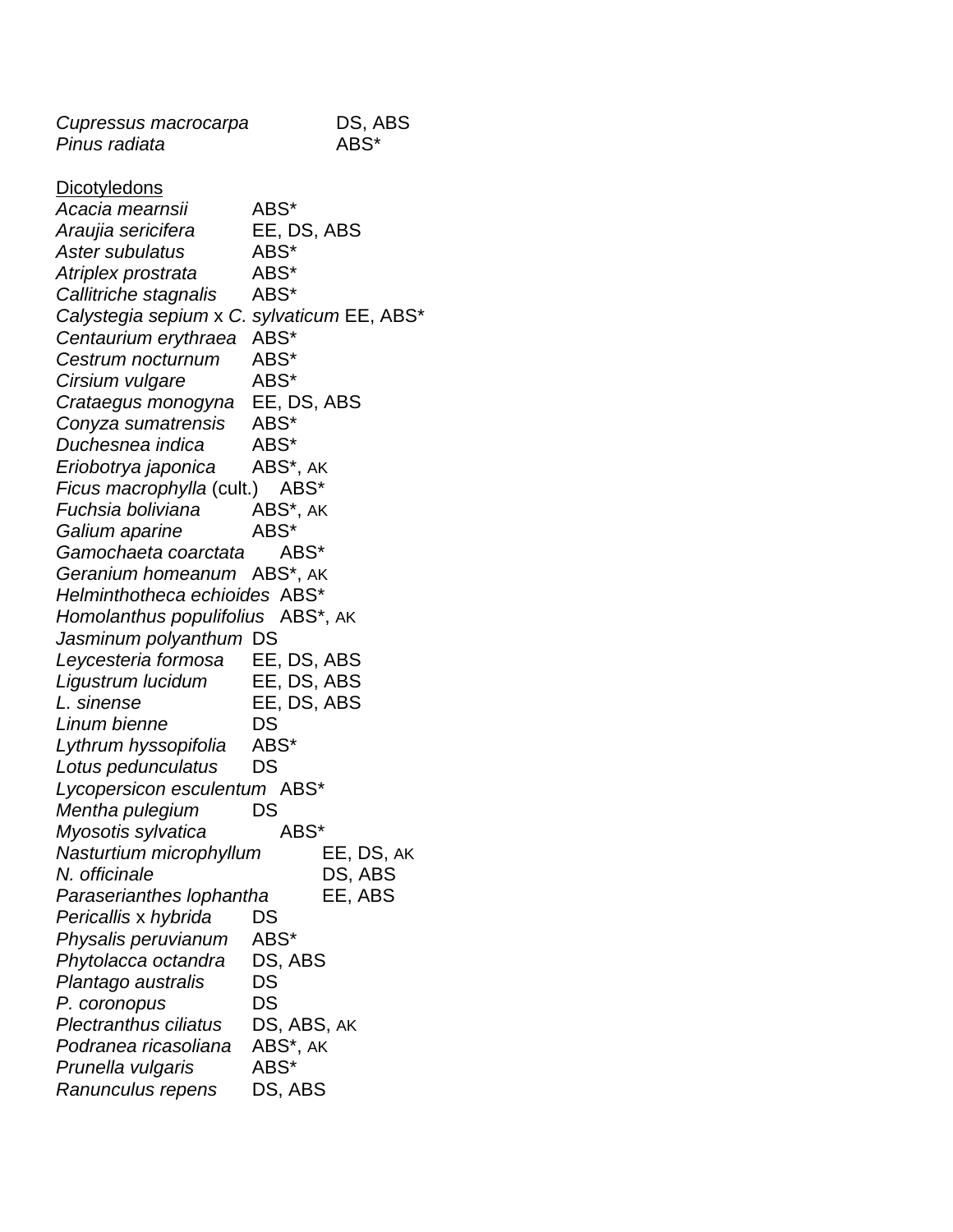*Rhus succedanea* ABS\*, AK *Rubus fruticosus* agg. EE, DS, ABS *Rumex brownii* DS *R. crispus* DS, ABS *R. obtusifolius* ABS\* *Senecio bipinnatisectus* ABS\* *S. esleri* ABS\* *S. mikanioides* DS *S. skirrhodon* ABS\* *Silybum marianum* DS *Solanum mauritianum* EE, DS, ABS *S. nigrum* ABS\* *Sonchus oleraceus* DS, ABS *Stachys sylvatica* ABS\*, AK *Syzygium smithii* ABS*\* Tropaeolum majus* ABS\* *Ulex europaeus* EE, DS, ABS *Veronica serpyllifolia* ABS\* Monocots *Asparagus asparagoides* ABS\* *A. scandens* ABS\* *Carex divisa* ABS\*, AK *Cortaderia selloana* EE, DS, ABS *Cyperus eragrostis* DS, ABS *Dactylis glomerata* DS, ABS *Gladiolus undulatus* ABS\* *Hedychium gardnerianum* EE, DS, ABS *Holcus lanata* DS, ABS *Juncus acuminatus* DS, *J. articulatus* DS, ABS *J. effusus* ABS\* *J. gerardii* DS *Paspalum vaginatum* ABS\* *Pennisetum clandestinum* ABS\* *Schedonorus phoenix* DS, ABS *Tradescantia fluminensis* DS, ABS *Zantedeschia aethiopicum* ABS\*

Fig. 1. Location of Manngemangeroa Reserve, near Howick.

Fig. 2. Seven vegetation zones of the Mangemangeroa Reserve – from the Restoration Plan (Manukau City 2006).

Fig. 3. Both forms of *Asplenium hookerianum*: *A. hookerianum* var. *hookerianum* & var. *colensoi*(more finely dissected) growing together on a shaded bank.